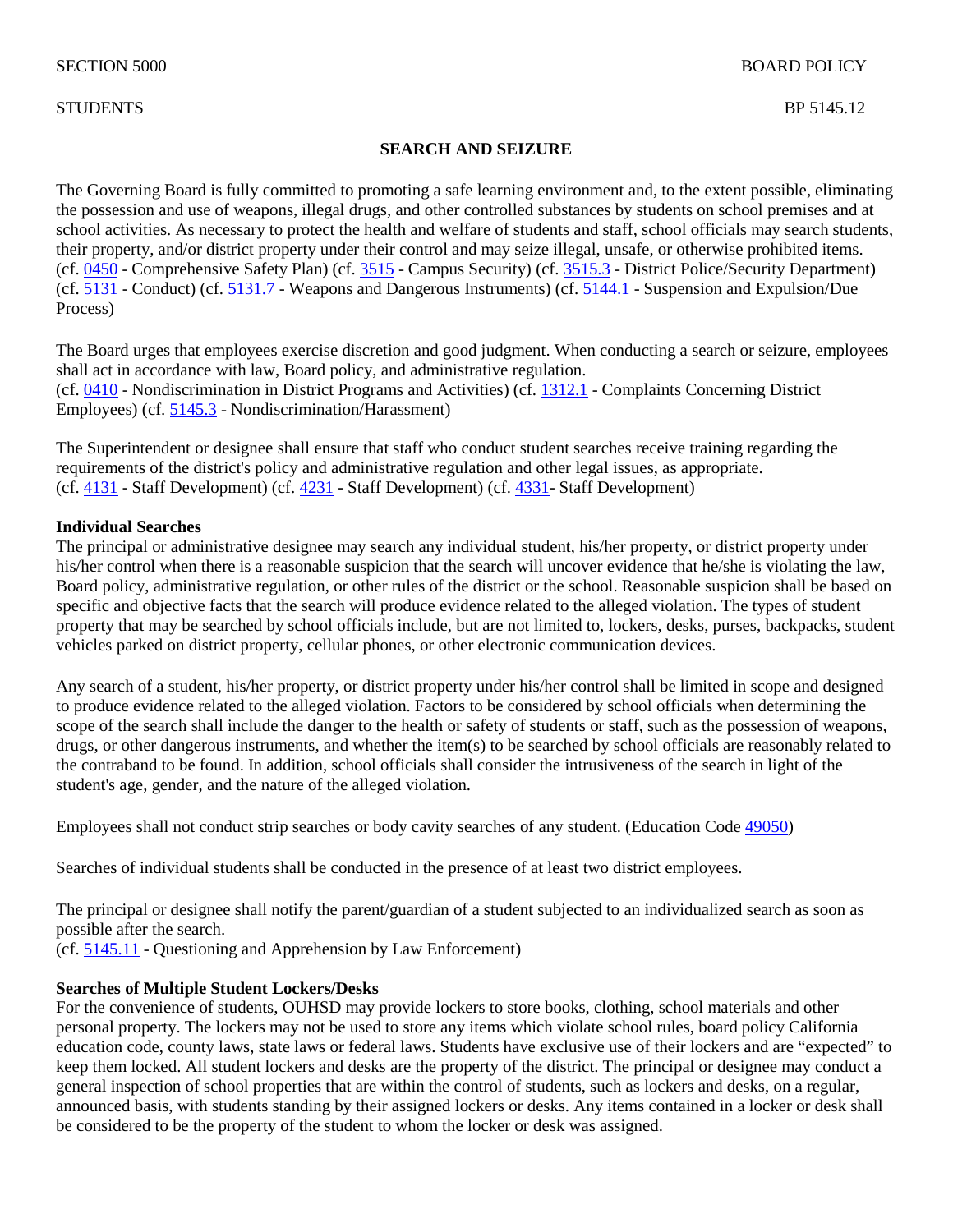#### **Use of Metal Detectors**

The Board believes that the presence of weapons in the schools threatens the district's ability to provide the safe and orderly learning environment to which district students and staff are entitled. The Board also believes that metal detector searches offer a reasonable means to keep weapons out of the schools and mitigate the fears of students and staff.

The Superintendent or designee shall use metal detectors at district schools as necessary to help provide a safe learning environment. He/she shall establish a plan to ensure that metal detector searches are conducted in a uniform and consistent manner to minimize or eliminate arbitrary and capricious enforcement.

#### **Use of trained Contraband Detection Dogs**

In an effort to keep the schools free of dangerous contraband, the district may use specially trained, nonaggressive dogs to sniff out and alert staff to the presence of substances prohibited by law or Board policy. The dogs may sniff the air around lockers, desks, or vehicles on district property or at district-sponsored events. Dogs shall not sniff within the close proximity of students or other persons and may not sniff any personal items on those persons without their consent. Legal Reference:

### **EDUCATION CODE**

[32280-](http://gamutonline.net/displayPolicy/315704/5)[32289](http://gamutonline.net/displayPolicy/352050/5) School safety plans [35160](http://gamutonline.net/displayPolicy/131397/5) Authority of governing boards [35160.1](http://gamutonline.net/displayPolicy/131398/5) Broad authority of school districts [48900-](http://gamutonline.net/displayPolicy/137736/5)[48927](http://gamutonline.net/displayPolicy/286488/5) Suspension and expulsion [49050-](http://gamutonline.net/displayPolicy/132277/5)[49051](http://gamutonline.net/displayPolicy/132278/5) Searches by school employees [49330-](http://gamutonline.net/displayPolicy/721438/5)[49334](http://gamutonline.net/displayPolicy/132340/5) Injurious objects **PENAL CODE** [626.9](http://gamutonline.net/displayPolicy/169652/5) Firearms [626.10](http://gamutonline.net/displayPolicy/169382/5) Dirks, daggers, knives or razor **CALIFORNIA CONSTITUTION** Article I, Section 28(c) Right to Safe Schools

ADOPTED: \_\_\_\_\_\_\_, 10/27/99 Revised: 7/24/17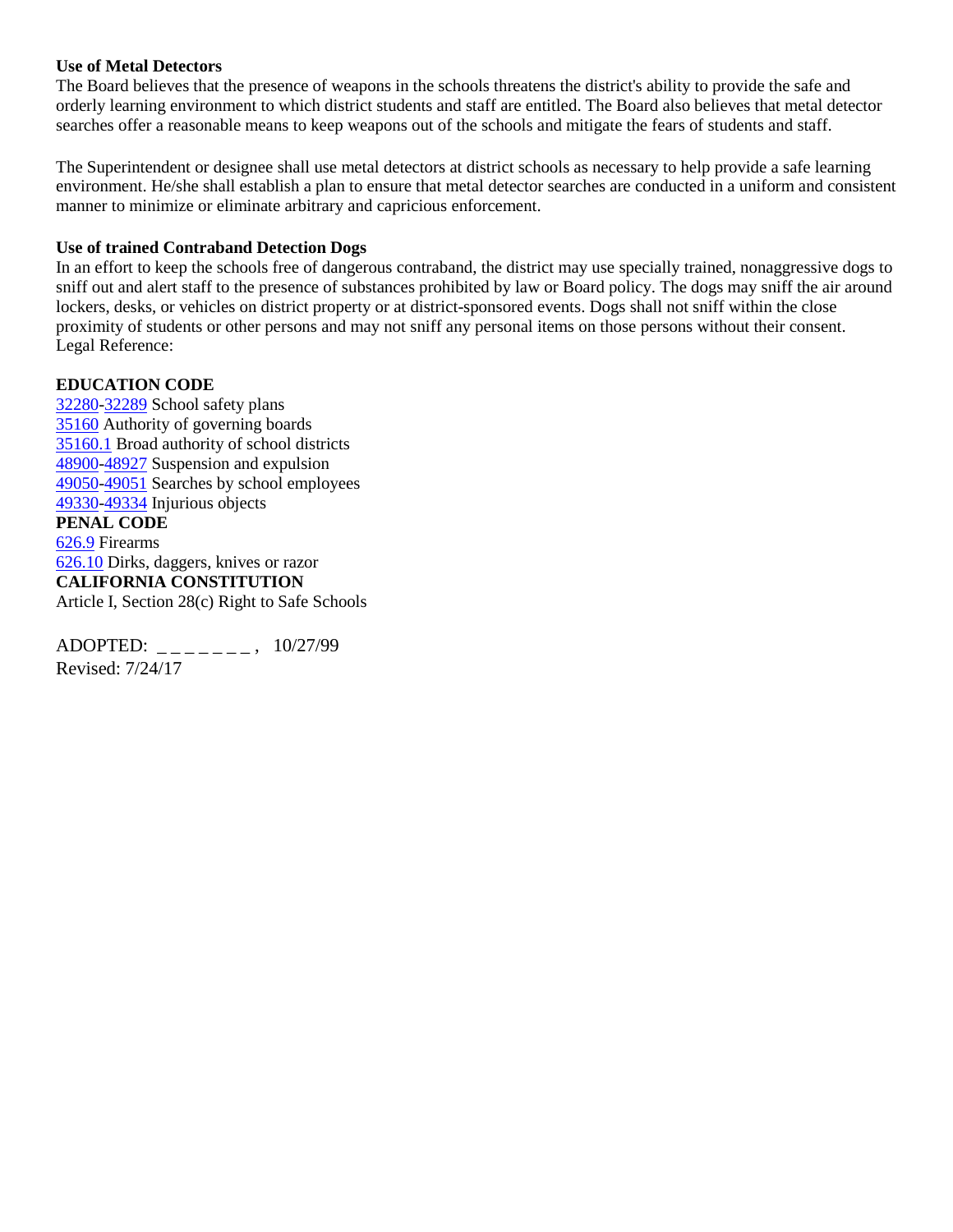## **SEARCH AND SEIZURE**

#### **Individual Searches:**

In determining whether reasonable suspicion exists, school officials shall consider:

- 1. The student's age and previous behavior patterns.
- 2. The prevalence and seriousness in the school of the problem to which the search was directed.
- 3. The urgency requiring the search without delay.
- 4. The substantive value and reliability of the information used as a justification for the search.
- 5. The location of the student at the time of the incident which gave rise to reasonable suspicion.

Searches shall be made in the presence of a least one other district employee. Employees will not conduct strip searches or body cavity searches.

### **Random Search for Weapons**

Upon enrollment and at the beginning of each school year, students and parents/guardians shall receive notice that the district uses random metal detector scans as part of its program to promote safety and deter the presence of weapons. Signs shall be posted at all schools to explain that anyone may be scanned by metal detector for guns, knives or other illegal weapons when on campus or attending athletic or extracurricular events.

The following procedures shall be followed when making metal detector scans:

- 1. Before walk-through, students shall be asked to empty their pockets of metal objects.
- 2. After an initial activation occurs, students shall be asked to walk through a second time.
- 3. If a second activation occurs, a hand-held metal detector will be used.
- 4. If the activation is not eliminated or explained, staff shall escort the student to a private area.
- 5. In the private area, an expanded search shall be conducted by a staff member of the same sex as the student.
- 6. The search shall be limited to the detection of weapons.

## **Use of Metal Detectors**

The Superintendent or designee shall ensure that the following safeguards are used when making metal detector scans:

1. Before "wanding" or scanning with a metal detector, students shall be asked to empty their pockets and belongings of metallic objects.

2. If an initial metal detector activation occurs, an expanded search may occur.

4. Staff shall escort the student to a private area where an expanded search shall be conducted by a staff member of the same gender as the student in the presence of another district employee.

5. The search shall be limited to the detection of the cause of the activation.

### **Random Metal Detector Screenings**

Each campus will conduct its own random metal detector screenings of students and their belongings (e.g. book bags, purses) following regulations set out by "Use of Metal Detectors". Each site principal or administrativedesignee(s) will be responsible for implementation of screenings.

The random screenings will be consistent with the following procedures:

1. Screenings shall occur once daily when classes are in session. A minimum of ten students per class will be screened.

2. The principal or administrative designee shall maintain two containers for random selections.

 a. Container one shall contain cards for each numbered period of the school day, i.e. cards for each of the class periods 1-6.

b. Container box shall contain cards with the names of each teacher conducting classes at the school. All cards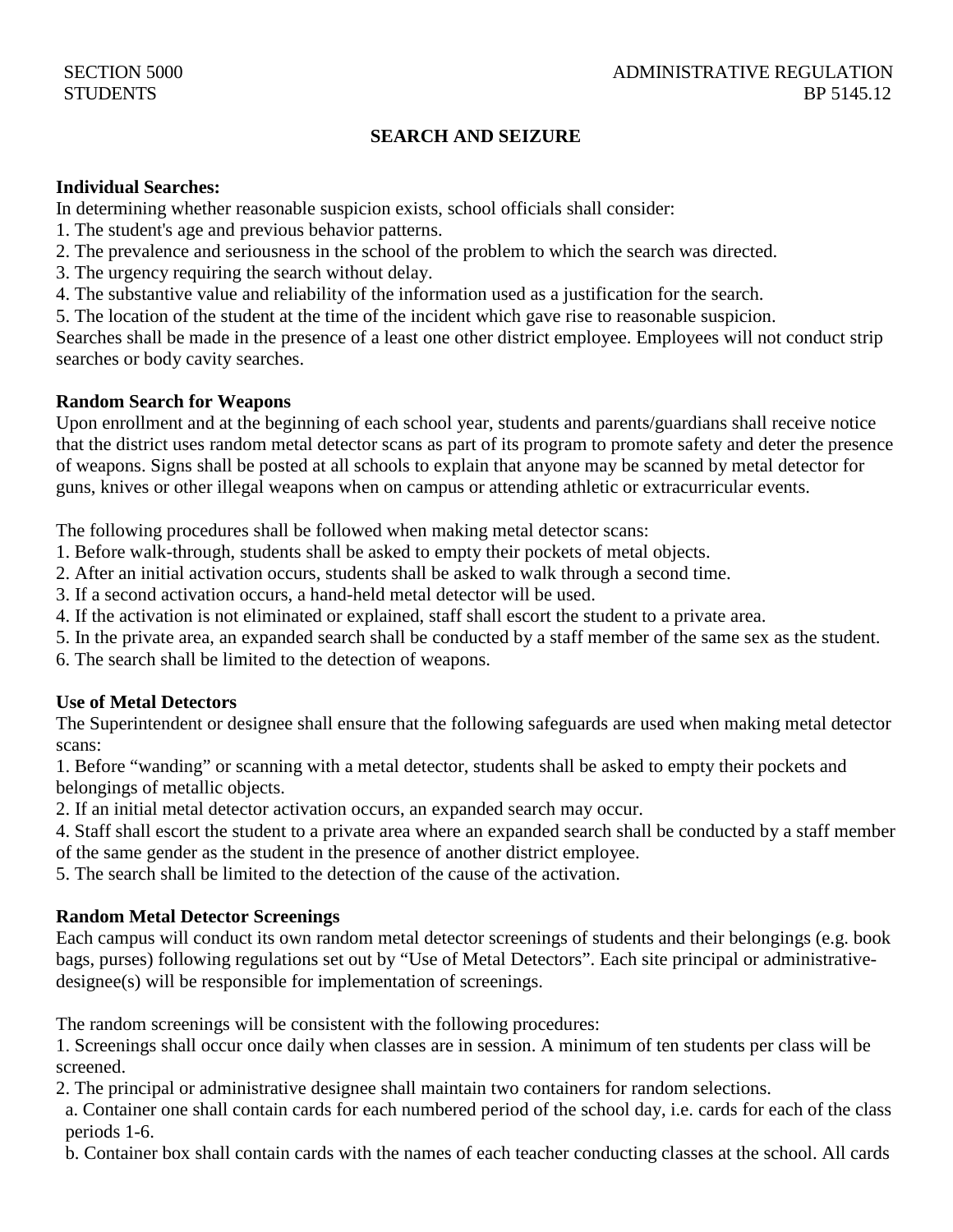shall be periodically replaced one per semester, or sooner if any cards become worn or otherwise identifiable during random drawings.

3. At or before the start of first period classes each day, the principal or administrative designee shall first randomly draw one card from the "Class Period" container, e.g. first period. One card shall then be randomly drawn from the "Teacher's Names" container, e.g. Ms. Jones. [For example, if Ms. Jones conducts a first period class, the students in that class shall be screened.] If the named teacher is not conducting a class during the class period drawn (e.g. that teacher has a prep period), then that teacher's card shall be set aside and following teachers called will be drawn to be screened first period. [For example, if Ms. Jones does not teach a first period class, her card shall be set aside. If Mr. Smith's card is next chosen, and Mr. Smith teaches a first period class, the students in Mr. Smith's first period class shall be screened.]

4. This random selection process will be repeated daily when classes are in session. Because the selection method is random, it is possible that the same classes taught by the same teacher will be screened multiple times. Nonetheless, classes will be screened using this selection process.

5. When selecting cards from the containers, the principal or administrative designee shall have a nonmanagement employee be present (e.g. campus supervisor) to ensure the cards in the containers are selected at random as per this procedure. The principal or his or her designee shall maintain a log of searches, to be complete and up to date then submitted to the Student Services office. The log will document each day's selection process, listing all period numbers and teacher name cards drawn, in their order of selection; the name of the principal or designee; the name of the witness; and the time of the selection process. The principal or administrative designee, and the witness, shall initial that day's entry to verify the accuracy of the information. 6. The results of each day's selection process shall be kept confidential and shall not be revealed in advance to students, only staff preparing the screening may be made aware in advance. The screenings may occur at any part of the instructional day.

7. When staff enter a classroom for screenings, they must bring: a) the container containing twenty-six cards, a card with each letter of the alphabet on it to represent the first letter of a student's surname. Staff shall have the classroom teacher or support staff randomly draw cards until a minimum of ten students are randomly selected for screenings. Staff shall on the random metal detection log, previously completed, those letters chosen in that class and shall initial the entry to verify the accuracy of the information. Staff shall return the log to the principal's or designee's office. The original form shall be maintained in a notebook at the site and a copy sent to the Student Support Services office.

## **Use of trained Contraband Detection Dogs**

Contraband detection dogs shall not be used in classrooms or other district facilities (including but not limited to parking lots, entry/exit points, and common areas) when the rooms are occupied, except for demonstration purposes with the handler present. When used for demonstration purposes, the dog shall be separated from the students and not allowed to sniff any individual.

Prior to conducting an inspection, students shall be asked to leave the room that will be subject to the canine sniff. Students upon exit will be supervised by classroom teacher/site staff. No student shall be forced to leave personal items behind for inspection, unless school officials have reasonable suspicion to search the item.

Only the dog's official handler shall determine what constitutes an alert by the dog. If the dog alerts on a particular item or place, the student having the use of that item or place, or responsibility for it, shall be called to witness the inspection. If a dog alerts on a locked vehicle, the student who brought the vehicle onto district property shall be asked to unlock it for inspection. (cf. [5131.6](http://gamutonline.net/displayPolicy/171128/5) - Alcohol and Other Drugs) (cf. [5144.1](http://gamutonline.net/displayPolicy/909488/5) - Suspension and Expulsion/Due Process)

## **Notifications**

At the beginning of each school year and upon enrollment, the Superintendent or designee shall inform students and parents/guardians about the district's policies and procedures for searches, including notice regarding: